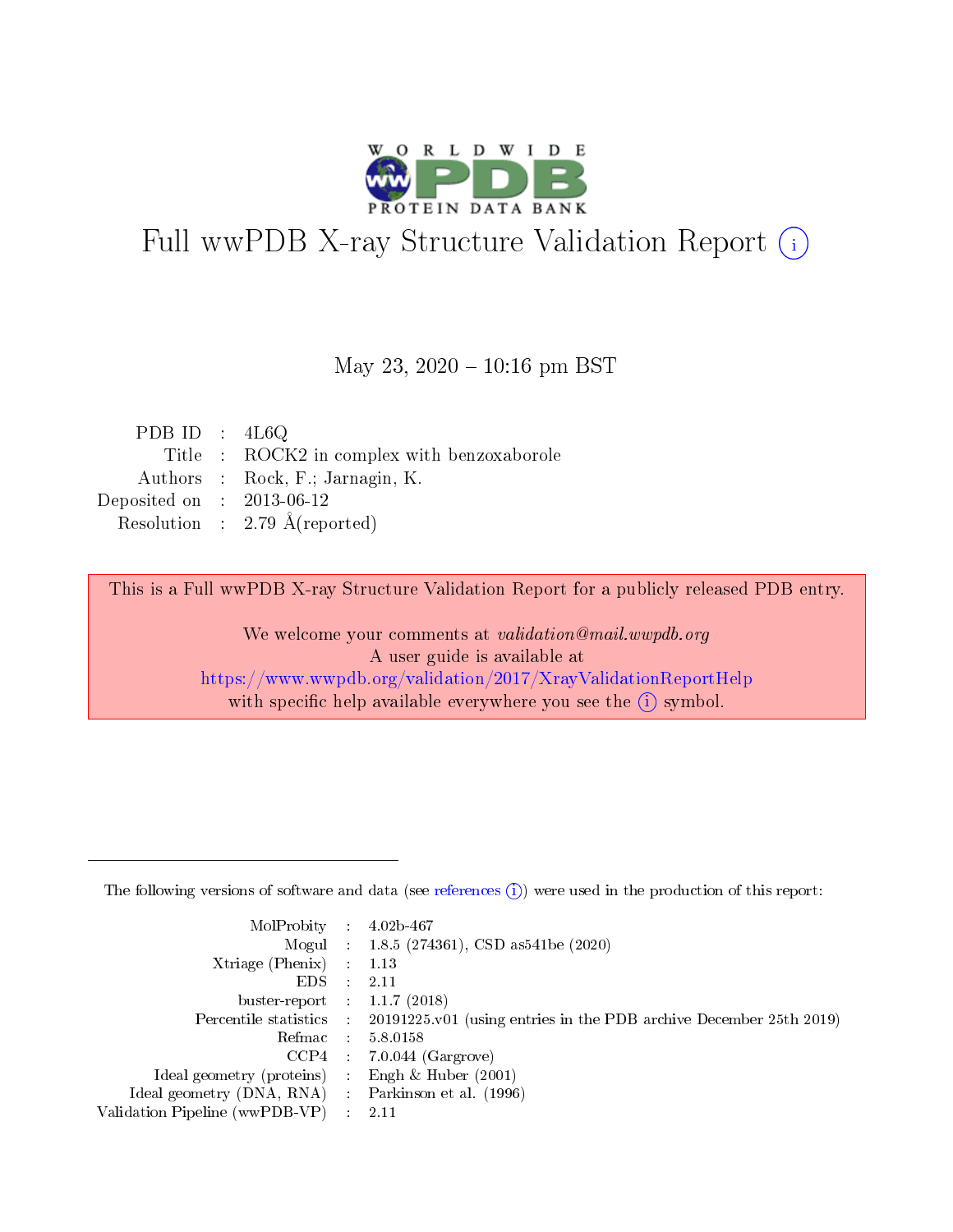# 1 [O](https://www.wwpdb.org/validation/2017/XrayValidationReportHelp#overall_quality)verall quality at a glance  $(i)$

The following experimental techniques were used to determine the structure: X-RAY DIFFRACTION

The reported resolution of this entry is 2.79 Å.

Percentile scores (ranging between 0-100) for global validation metrics of the entry are shown in the following graphic. The table shows the number of entries on which the scores are based.



| Metric                | Whole archive<br>$(\#\mathrm{Entries})$ | Similar resolution<br>$(\#\text{Entries},\,\text{resolution}\,\,\text{range}(\textup{\AA}))$ |
|-----------------------|-----------------------------------------|----------------------------------------------------------------------------------------------|
| $R_{free}$            | 130704                                  | $3140 (2.80 - 2.80)$                                                                         |
| Clashscore            | 141614                                  | $3569(2.80-2.80)$                                                                            |
| Ramachandran outliers | 138981                                  | 3498 (2.80-2.80)                                                                             |
| Sidechain outliers    | 138945                                  | $3500(2.80-2.80)$                                                                            |
| RSRZ outliers         | 127900                                  | $3078(2.80-2.80)$                                                                            |

The table below summarises the geometric issues observed across the polymeric chains and their fit to the electron density. The red, orange, yellow and green segments on the lower bar indicate the fraction of residues that contain outliers for  $>=3, 2, 1$  and 0 types of geometric quality criteria respectively. A grey segment represents the fraction of residues that are not modelled. The numeric value for each fraction is indicated below the corresponding segment, with a dot representing fractions  $\epsilon=5\%$  The upper red bar (where present) indicates the fraction of residues that have poor fit to the electron density. The numeric value is given above the bar.

| Mol | Chain | $\vert$ Length | Quality of chain     |     |                 |
|-----|-------|----------------|----------------------|-----|-----------------|
|     |       | 402            | 2%<br>80%            | 14% | $\cdot$ $\cdot$ |
|     |       | 40 2           | $\frac{0}{0}$<br>77% | 18% | . .             |

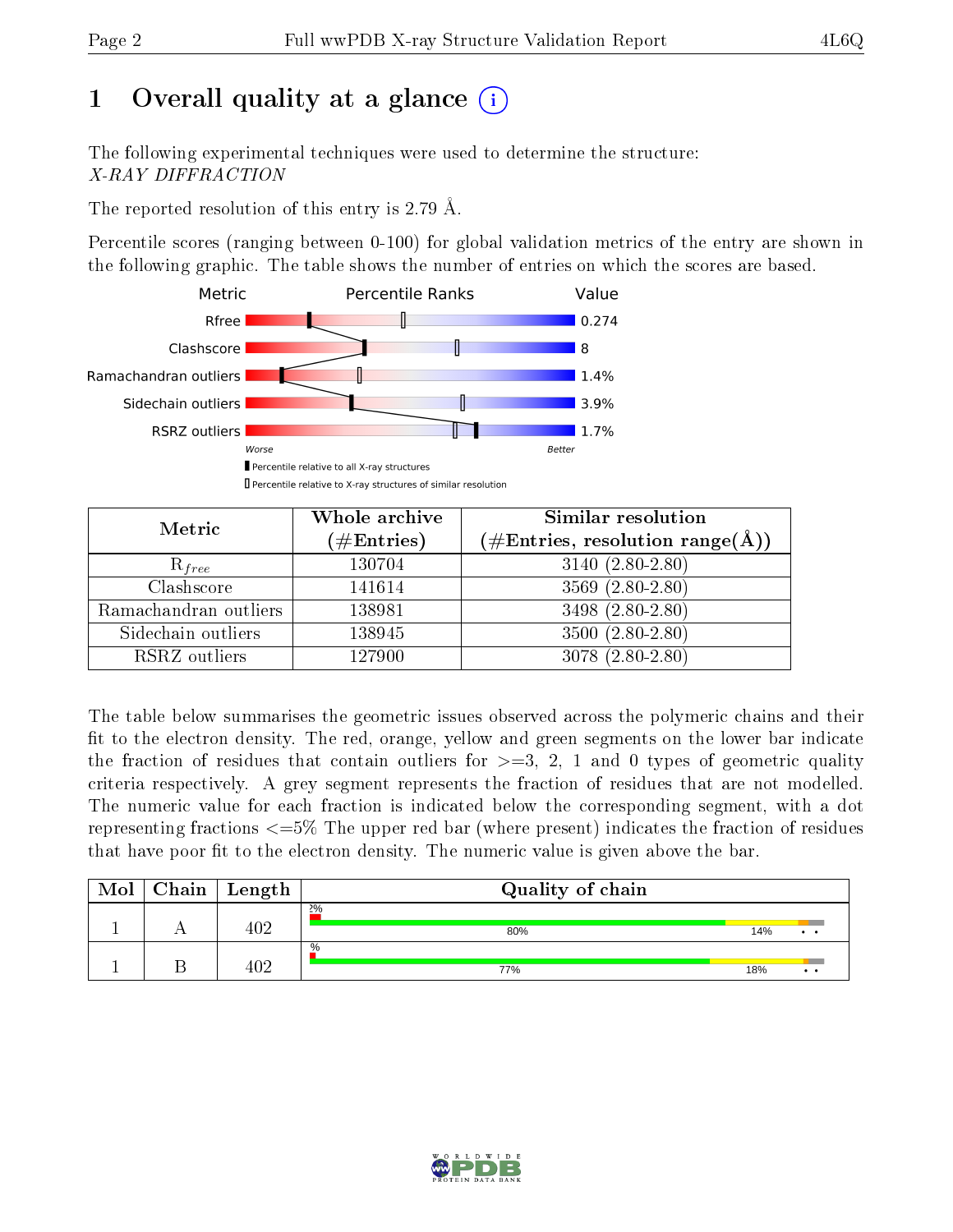# 2 Entry composition  $\left( \cdot \right)$

There are 3 unique types of molecules in this entry. The entry contains 6338 atoms, of which 0 are hydrogens and 0 are deuteriums.

In the tables below, the ZeroOcc column contains the number of atoms modelled with zero occupancy, the AltConf column contains the number of residues with at least one atom in alternate conformation and the Trace column contains the number of residues modelled with at most 2 atoms.

Molecule 1 is a protein called Rho-associated protein kinase 2.

| Mol | Chain   Residues | Atoms               |                            |  |  |  | $ZeroOcc \mid AltConf \mid Trace \mid$ |  |  |
|-----|------------------|---------------------|----------------------------|--|--|--|----------------------------------------|--|--|
|     | 388              | $\rm Total$<br>3146 | 2017 525 584 20            |  |  |  | 171                                    |  |  |
|     | 388              | 3146                | Total C<br>2017 525 584 20 |  |  |  | 182                                    |  |  |

There are 6 discrepancies between the modelled and reference sequences:

| Chain | Residue | Modelled | Actual | Comment                     | Reference |
|-------|---------|----------|--------|-----------------------------|-----------|
|       | 16      | GLY      |        | EXPRESSION TAG   UNP 075116 |           |
|       | 17      |          |        | EXPRESSION TAG   UNP 075116 |           |
|       | 18      | ALA      |        | EXPRESSION TAG   UNP 075116 |           |
|       | 16      | GLY      |        | EXPRESSION TAG   UNP 075116 |           |
|       | 17      |          |        | EXPRESSION TAG   UNP 075116 |           |
|       | 18      |          |        | EXPRESSION TAG   UNP 075116 |           |

 Molecule 2 is 6-[4-(aminomethyl)-2-fluorophenoxy]-2,1-benzoxaborol-1(3H)-ol (three-letter code: 1WU) (formula:  $C_{14}H_{13}BFNO_3$ ).



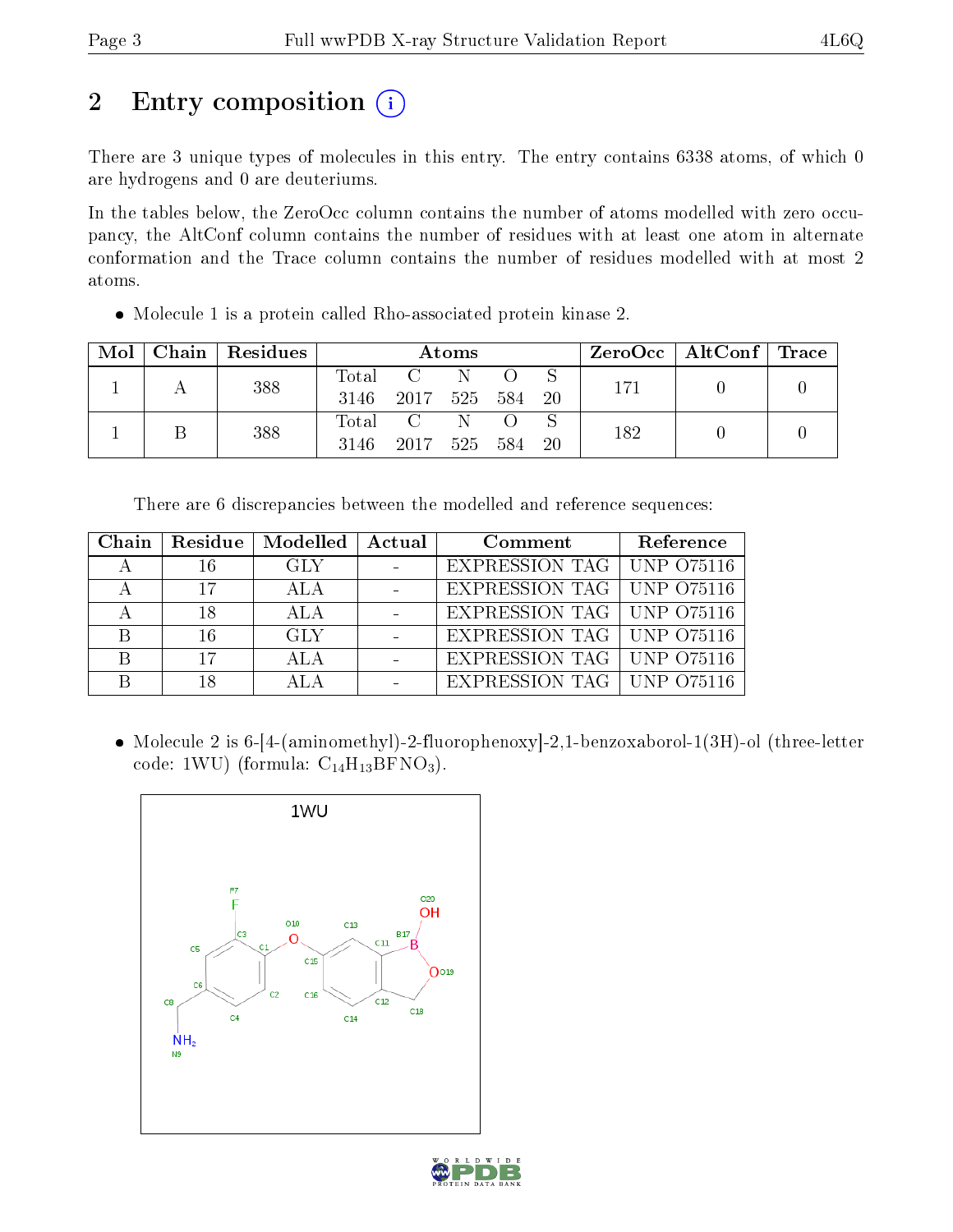|  | $Mol$   Chain   Residues | Atoms           |  |            |  | $ZeroOcc \mid AltConf \mid$ |  |  |
|--|--------------------------|-----------------|--|------------|--|-----------------------------|--|--|
|  |                          | Total B C F N O |  |            |  |                             |  |  |
|  |                          | 20 1 14 1 1 3   |  |            |  |                             |  |  |
|  |                          | Total B C F N O |  |            |  |                             |  |  |
|  |                          | $20 -$          |  | 1 14 1 1 3 |  |                             |  |  |

 $\bullet\,$  Molecule 3 is water.

|  | Mol   Chain   Residues | Atoms   | $ZeroOcc \   \ AltConf \  $ |
|--|------------------------|---------|-----------------------------|
|  |                        | Total O |                             |
|  |                        | Total O |                             |

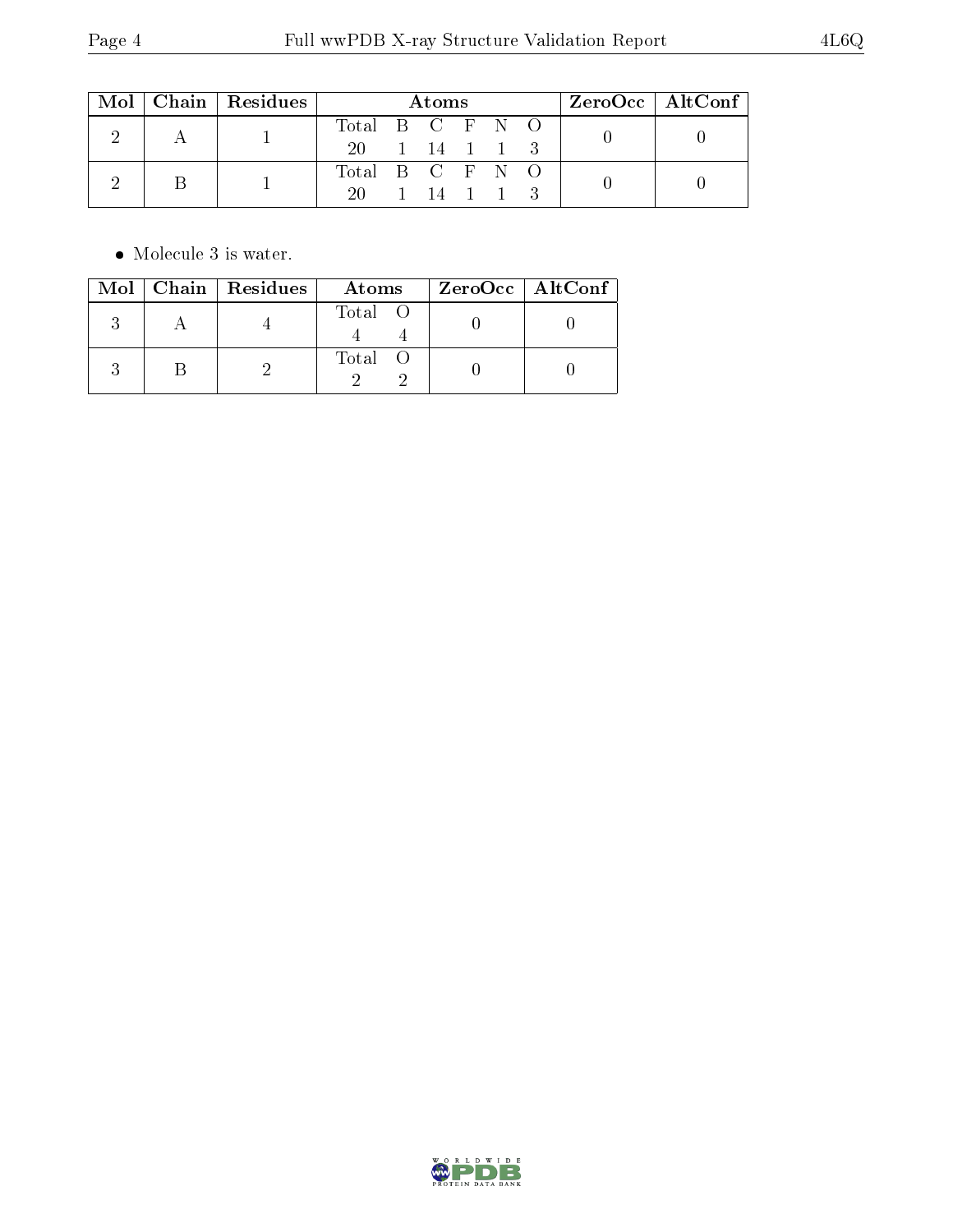# 3 Residue-property plots  $(i)$

These plots are drawn for all protein, RNA and DNA chains in the entry. The first graphic for a chain summarises the proportions of the various outlier classes displayed in the second graphic. The second graphic shows the sequence view annotated by issues in geometry and electron density. Residues are color-coded according to the number of geometric quality criteria for which they contain at least one outlier: green  $= 0$ , yellow  $= 1$ , orange  $= 2$  and red  $= 3$  or more. A red dot above a residue indicates a poor fit to the electron density (RSRZ  $> 2$ ). Stretches of 2 or more consecutive residues without any outlier are shown as a green connector. Residues present in the sample, but not in the model, are shown in grey.



• Molecule 1: Rho-associated protein kinase 2

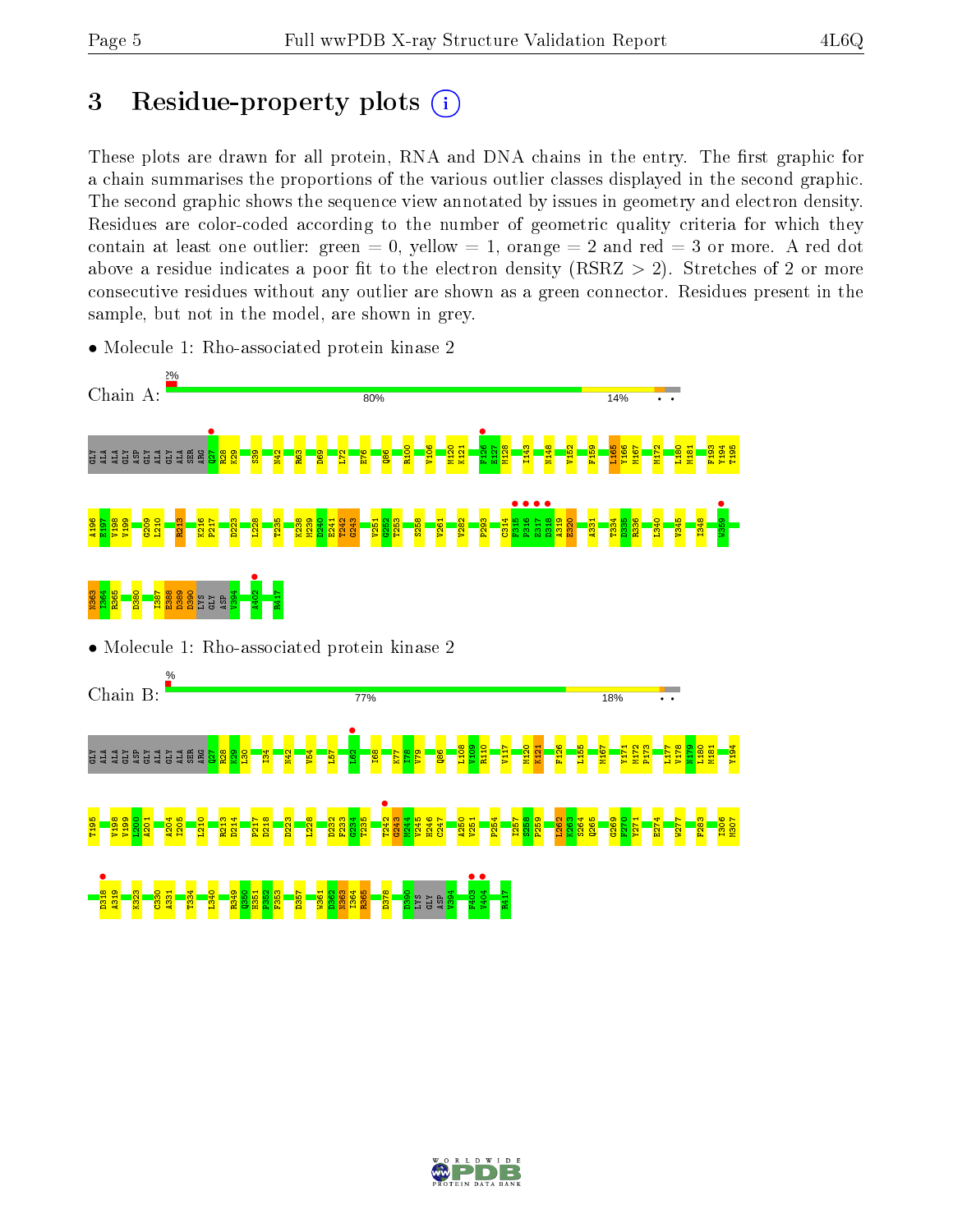# 4 Data and refinement statistics  $(i)$

| Property                                                         | Value                                              | Source     |
|------------------------------------------------------------------|----------------------------------------------------|------------|
| Space group                                                      | C121                                               | Depositor  |
| Cell constants                                                   | 136.47Å<br>147.52Å<br>91.21Å                       | Depositor  |
| a, b, c, $\alpha$ , $\beta$ , $\gamma$                           | $125.17^{\circ}$<br>$90.00^\circ$<br>$90.00^\circ$ |            |
| Resolution $(A)$                                                 | $49.50 - 2.79$                                     | Depositor  |
|                                                                  | 49.50<br>$-2.79$                                   | <b>EDS</b> |
| % Data completeness                                              | $96.2(49.50-2.79)$                                 | Depositor  |
| (in resolution range)                                            | 94.6 (49.50-2.79)                                  | <b>EDS</b> |
| $R_{merge}$                                                      | 0.07                                               | Depositor  |
| $\mathrm{R}_{sym}$                                               | (Not available)                                    | Depositor  |
| $\langle I/\sigma(I) \rangle^{-1}$                               | $1.18$ (at 2.77Å)                                  | Xtriage    |
| Refinement program                                               | <b>REFMAC 5.5.0088</b>                             | Depositor  |
|                                                                  | 0.222,<br>0.281                                    | Depositor  |
| $R, R_{free}$                                                    | $0.217$ ,<br>0.274                                 | DCC        |
| $\mathcal{R}_{free}$ test set                                    | 710 reflections $(2.05\%)$                         | wwPDB-VP   |
| Wilson B-factor $(A^2)$                                          | 96.0                                               | Xtriage    |
| Anisotropy                                                       | 0.148                                              | Xtriage    |
| Bulk solvent $k_{sol}(\text{e}/\text{A}^3), B_{sol}(\text{A}^2)$ | $0.33$ , $77.7$                                    | <b>EDS</b> |
| L-test for twinning <sup>2</sup>                                 | $< L >$ = 0.48, $< L^2 >$ = 0.32                   | Xtriage    |
| Estimated twinning fraction                                      | No twinning to report.                             | Xtriage    |
| $F_o, F_c$ correlation                                           | 0.95                                               | <b>EDS</b> |
| Total number of atoms                                            | 6338                                               | wwPDB-VP   |
| Average B, all atoms $(A^2)$                                     | 87.0                                               | wwPDB-VP   |

Xtriage's analysis on translational NCS is as follows: The largest off-origin peak in the Patterson function is  $6.79\%$  of the height of the origin peak. No significant pseudotranslation is detected.

<sup>&</sup>lt;sup>2</sup>Theoretical values of  $\langle |L| \rangle$ ,  $\langle L^2 \rangle$  for acentric reflections are 0.5, 0.333 respectively for untwinned datasets, and 0.375, 0.2 for perfectly twinned datasets.



<span id="page-5-1"></span><span id="page-5-0"></span><sup>1</sup> Intensities estimated from amplitudes.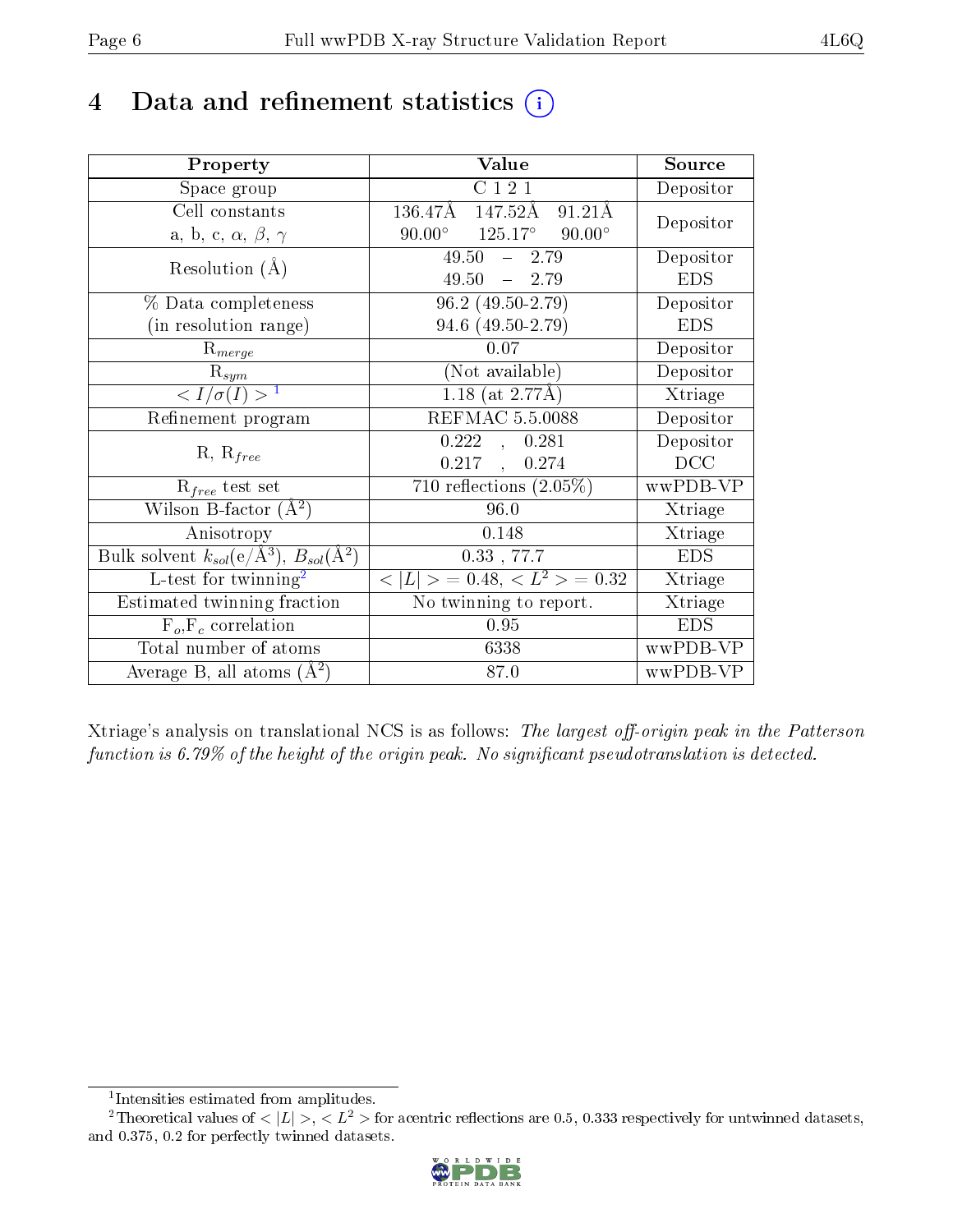# 5 Model quality  $(i)$

# 5.1 Standard geometry  $(i)$

Bond lengths and bond angles in the following residue types are not validated in this section: 1WU

The Z score for a bond length (or angle) is the number of standard deviations the observed value is removed from the expected value. A bond length (or angle) with  $|Z| > 5$  is considered an outlier worth inspection. RMSZ is the root-mean-square of all Z scores of the bond lengths (or angles).

| Mol | Chain |             | Bond lengths | Bond angles |                     |  |
|-----|-------|-------------|--------------|-------------|---------------------|--|
|     |       | <b>RMSZ</b> | $\# Z  > 5$  | RMSZ        | $\# Z  > 5$         |  |
|     |       | 0.47        | 0/3224       | 0.63        | 0/4357              |  |
|     | В     | 0.43        | 0/3224       | 0.59        | $1/4357(0.0\%)$     |  |
| ΑH  | ΑH    | 0.45        | 0/6448       | 0.61        | 1/8714<br>$(0.0\%)$ |  |

There are no bond length outliers.

All (1) bond angle outliers are listed below:

| $\mid$ Mol $\mid$ Chain $\mid$ Res $\mid$ Type |  | Atoms                          | $\mathbf{Z}$   Observed( $^o$ )   Ideal( $^o$ ) |        |
|------------------------------------------------|--|--------------------------------|-------------------------------------------------|--------|
|                                                |  | $126$   PHE   CB-CG-CD2   5.23 | 124.46                                          | 120 80 |

There are no chirality outliers.

There are no planarity outliers.

### 5.2 Too-close contacts  $(i)$

In the following table, the Non-H and H(model) columns list the number of non-hydrogen atoms and hydrogen atoms in the chain respectively. The H(added) column lists the number of hydrogen atoms added and optimized by MolProbity. The Clashes column lists the number of clashes within the asymmetric unit, whereas Symm-Clashes lists symmetry related clashes.

| $\text{Mol}$ |   |      | $\mid$ Chain $\mid$ Non-H $\mid$ H(model) | H(added) | Clashes | $\vert$ Symm-Clashes |
|--------------|---|------|-------------------------------------------|----------|---------|----------------------|
|              |   | 3146 |                                           | 3064     | 40      |                      |
|              |   | 3146 |                                           | 3064     | 52      |                      |
|              |   | 20   |                                           | 13       |         |                      |
|              |   | 20   |                                           | 13       |         |                      |
|              |   |      |                                           |          |         |                      |
|              | R |      |                                           |          |         |                      |
|              |   | 6338 |                                           | 6154     | 92      |                      |

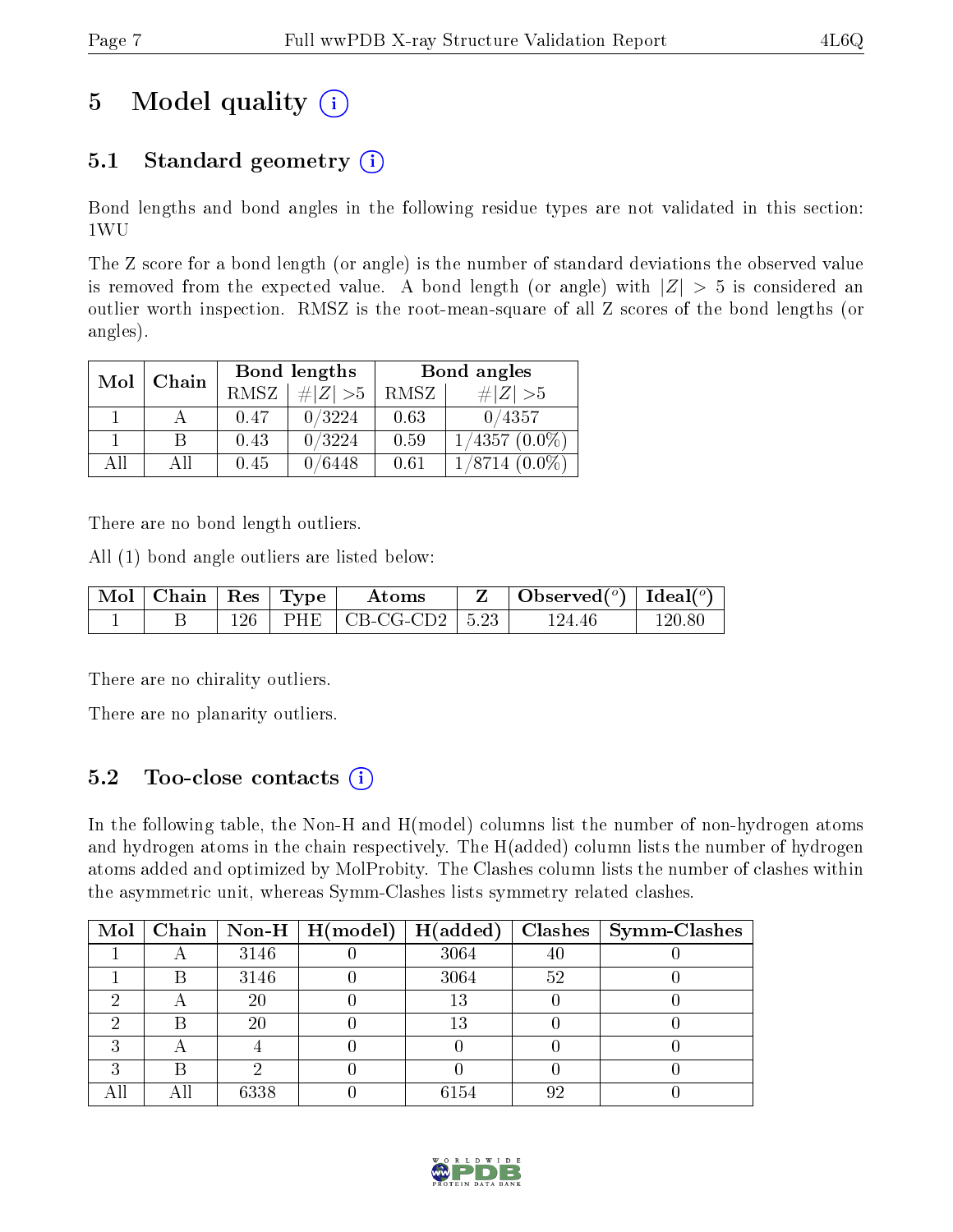The all-atom clashscore is defined as the number of clashes found per 1000 atoms (including hydrogen atoms). The all-atom clashscore for this structure is 8.

All (92) close contacts within the same asymmetric unit are listed below, sorted by their clash magnitude.

| Atom-1             | Atom-2                                | Interatomic       | Clash           |
|--------------------|---------------------------------------|-------------------|-----------------|
|                    |                                       | distance $(A)$    | overlap $(\AA)$ |
| 1:A:216:LYS:HD3    | 1: A: 253: THR: HG21                  | 1.49              | 0.93            |
| 1: A:63:ARG:NH1    | 1: A:69: ASP:OD1                      | 2.09              | 0.86            |
| 1:B:194:TYR:O      | 1:B:198:VAL:HG23                      | 1.78              | 0.81            |
| 1: B: 330: CYS:O   | 1:B:334:THR:HG23                      | 1.82              | 0.80            |
| 1:B:195:THR:O      | 1:B:199:VAL:HG23                      | 1.84              | 0.78            |
| 1: A: 363: ASN: C  | 1:A:363:ASN:HD22                      | 1.89              | 0.75            |
| 1: A:172:MET:HE1   | 1:A:223:ASP:HB3                       | 1.67              | 0.73            |
| 1: A:213:ARG:CZ    | 1:A:251:VAL:HG21                      | 2.19              | 0.73            |
| 1:B:250:ALA:HB2    | 1:B:265:GLN:HB2                       | 1.69              | 0.73            |
| 1:B:363:ASN:C      | 1:B:363:ASN:HD22                      | 1.92              | 0.72            |
| 1:B:351:HIS:HD1    | 1:B:353:PHE:H                         | 1.40              | 0.68            |
| 1:A:210:LEU:HD23   | 1:A:238:LYS:HA                        | 1.75              | 0.67            |
| 1:B:172:MET:HE1    | 1:B:223:ASP:HB3                       | 1.78              | 0.66            |
| 1:B:213:ARG:CZ     | 1:B:251:VAL:HG21                      | 2.27              | 0.64            |
| 1: A:195:THR:O     | 1:A:199:VAL:HG23                      | 2.00              | 0.61            |
| 1: A:242:THR:OG1   | 1:A:243:GLY:N                         | 2.37              | 0.58            |
| 1: A:258: SER:OG   | 1:A:261:VAL:HG23                      | 2.04              | 0.57            |
| 1: A:228:LEU:O     | 1:A:365:ARG:NH1                       | 2.38              | 0.57            |
| 1:A:213:ARG:NH1    | 1:A:251:VAL:HG21                      | 2.21              | 0.55            |
| 1: B: 180: LEU: C  | 1:B:180:LEU:HD23                      | 2.26              | $0.55\,$        |
| 1:B:54:VAL:HG21    | 1:B:79:VAL:HG21                       | 1.88              | $0.55\,$        |
| 1:A:72:LEU:O       | 1:A:76:GLU:HB2                        | 2.06              | 0.55            |
| 1:B:108:LEU:HD11   | 1: B: 117: VAL: CG1                   | 2.36              | 0.55            |
| 1:B:213:ARG:NH2    | 1:B:251:VAL:HG21                      | 2.21              | $0.55\,$        |
| 1:B:331:ALA:HB1    | 1:B:340:LEU:HB2                       | 1.89              | 0.55            |
| 1:A:331:ALA:HB1    | 1: A:340:LEU:HB2                      | 1.88              | 0.54            |
| 1: A:128: MET:HE1  | 1: A: 165: LEU: HD22                  | 1.90              | 0.53            |
| 1:B:201:ALA:O      | 1:B:204:ALA:HB3                       | 2.09              | 0.53            |
| 1:B:306:ILE:HG22   | 1: B:307: MET:CE                      | $\overline{2.38}$ | 0.53            |
| 1:B:228:LEU:O      | 1:B:365:ARG:NH1                       | 2.43              | 0.52            |
| 1:B:178:VAL:HG23   | 1:B:217:PRO:HB2                       | 1.93              | 0.51            |
| 1: B:30: LEU:O     | 1:B:34:ILE:HD12                       | 2.12              | 0.50            |
| 1:B:213:ARG:NH1    | 1:B:235:THR:O                         | 2.45              | 0.49            |
| 1:B:259:PRO:HB3    | $1:B:307:\overline{\mathrm{MET:HE2}}$ | 1.94              | 0.49            |
| 1:A:180:LEU:C      | 1:A:180:LEU:HD23                      | 2.33              | 0.49            |
| 1:A:100:ARG:NH2    | 1:A:387:ILE:HG22                      | 2.27              | 0.49            |
| 1: B:171: TYR: CE2 | 1:B:173:PRO:HB3                       | 2.48              | 0.49            |

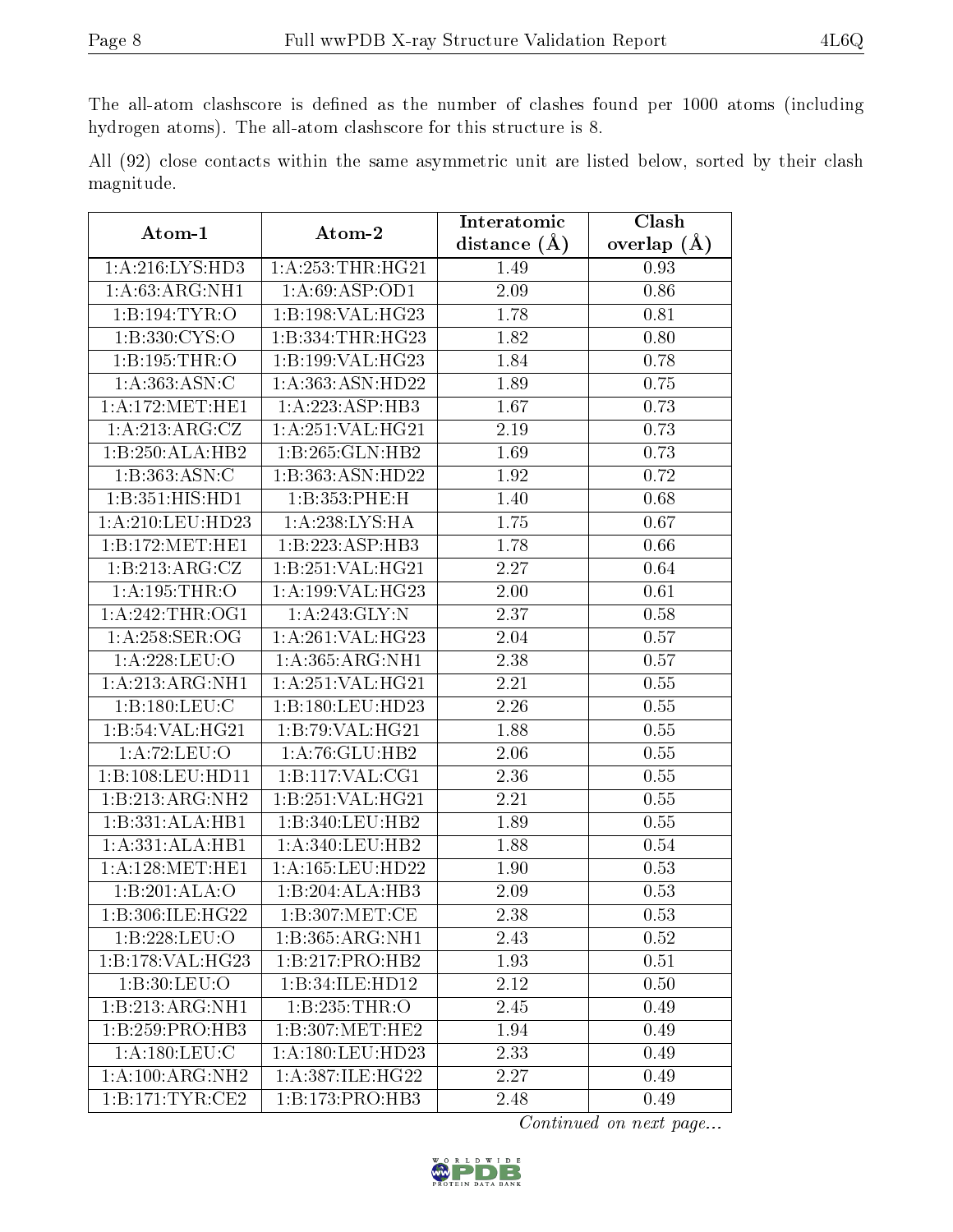| Continued from previous page |                      | Interatomic       | Clash           |
|------------------------------|----------------------|-------------------|-----------------|
| Atom-1                       | Atom-2               | distance $(A)$    | overlap $(\AA)$ |
| 1: A:216: LYS:CD             | 1:A:253:THR:HG21     | 2.32              | 0.48            |
| 1:B:245:VAL:O                | 1:B:245:VAL:HG23     | 2.13              | 0.48            |
| 1:B:205:ILE:HG22             | 1:B:210:LEU:O        | 2.12              | 0.48            |
| 1:B:223:ASP:OD2              | 1:B:365:ARG:NH2      | 2.47              | 0.48            |
| 1:A:181:MET:HE1              | 1:A:217:PRO:HG3      | 1.95              | 0.48            |
| 1:B:177:LEU:HB3              | 1:B:181:MET:HE2      | 1.96              | 0.48            |
| 1:A:121:LYS:HD2              | 1: A:167: MET:HE2    | 1.96              | 0.48            |
| 1: A:172: MET:CE             | 1: A: 223: ASP: HB3  | 2.40              | 0.47            |
| 1:B:120:MET:HA               | 1:B:167:MET:O        | 2.15              | 0.47            |
| 1:B:57:LEU:HB3               | 1:B:68:ILE:HG23      | 1.95              | 0.47            |
| 1:B:199:VAL:HG13             | 1:B:277:TRP:CH2      | 2.49              | 0.47            |
| 1:B:242:THR:OG1              | 1:B:243:GLY:N        | 2.48              | 0.47            |
| 1:A:213:ARG:NH1              | 1: A:235:THR:O       | 2.45              | 0.46            |
| 1:B:245:VAL:HG22             | 1: B:271: TYR:O      | 2.15              | 0.46            |
| 1:B:251:VAL:HG23             | 1:B:251:VAL:O        | 2.16              | 0.46            |
| 1:B:121:LYS:HD2              | 1:B:167:MET:CE       | 2.45              | 0.46            |
| 1: A:209: GLY:HA2            | 1:A:239:MET:HE3      | 1.98              | 0.46            |
| 1:B:245:VAL:O                | 1:B:247:CYS:N        | 2.49              | 0.46            |
| 1:B:172:MET:CE               | 1:B:223:ASP:HB3      | 2.45              | 0.45            |
| 1: A:100:ARG:CZ              | 1:A:387:ILE:HG22     | 2.47              | 0.45            |
| 1:B:262:LEU:HD23             | 1: B:307: MET:CE     | 2.47              | 0.45            |
| 1:B:172:MET:HE3              | 1:B:223:ASP:HA       | 1.99              | 0.45            |
| 1:B:213:ARG:NE               | 1:B:251:VAL:HG21     | 2.31              | 0.45            |
| 1:B:177:LEU:N                | 1:B:177:LEU:HD12     | $\overline{2.30}$ | 0.45            |
| 1:B:259:PRO:HA               | 1:B:307:MET:HE1      | 1.98              | 0.45            |
| 1: A: 389: ASP: O            | 1:A:390:ASP:C        | 2.55              | 0.45            |
| 1:B:108:LEU:HD11             | 1:B:117:VAL:HG11     | 1.98              | 0.45            |
| 1:A:143:ILE:HG22             | 1:A:152:VAL:HG11     | 1.99              | 0.44            |
| $1:B:121:LY\overline{S:HD2}$ | 1:B:167:MET:HE2      | 1.98              | 0.44            |
| 1:A:319:ALA:O                | 1: A:320: GLU: C     | 2.56              | 0.44            |
| 1:A:282:VAL:HG13             | 1:A:293:PRO:CD       | 2.48              | 0.44            |
| 1:B:306:ILE:HG22             | 1:B:307:MET:HE3      | 1.99              | 0.44            |
| 1: B: 363: ASN:O             | 1:B:364:ILE:C        | 2.54              | 0.43            |
| 1: A:253:THR:O               | 1: A: 253: THR: HG23 | 2.19              | 0.43            |
| 1:B:198:VAL:HG21             | 1:B:283:PHE:CE2      | 2.54              | 0.43            |
| 1: A: 388: GLU:O             | 1: A:389: ASP:CB     | 2.67              | 0.43            |
| 1:B:257:ILE:CG2              | 1:B:262:LEU:HD13     | 2.49              | 0.43            |
| 1: A: 121: LYS: HD2          | 1: A:167: MET:CE     | 2.49              | 0.42            |
| 1: A:172: MET:HE3            | 1:A:223:ASP:CA       | 2.49              | 0.42            |
| 1:B:349:ARG:HA               | 1:B:361:TRP:CZ2      | 2.54              | 0.42            |
| 1:B:363:ASN:HD22             | 1:B:364:ILE:N        | 2.17              | 0.42            |

Continued from previous page.

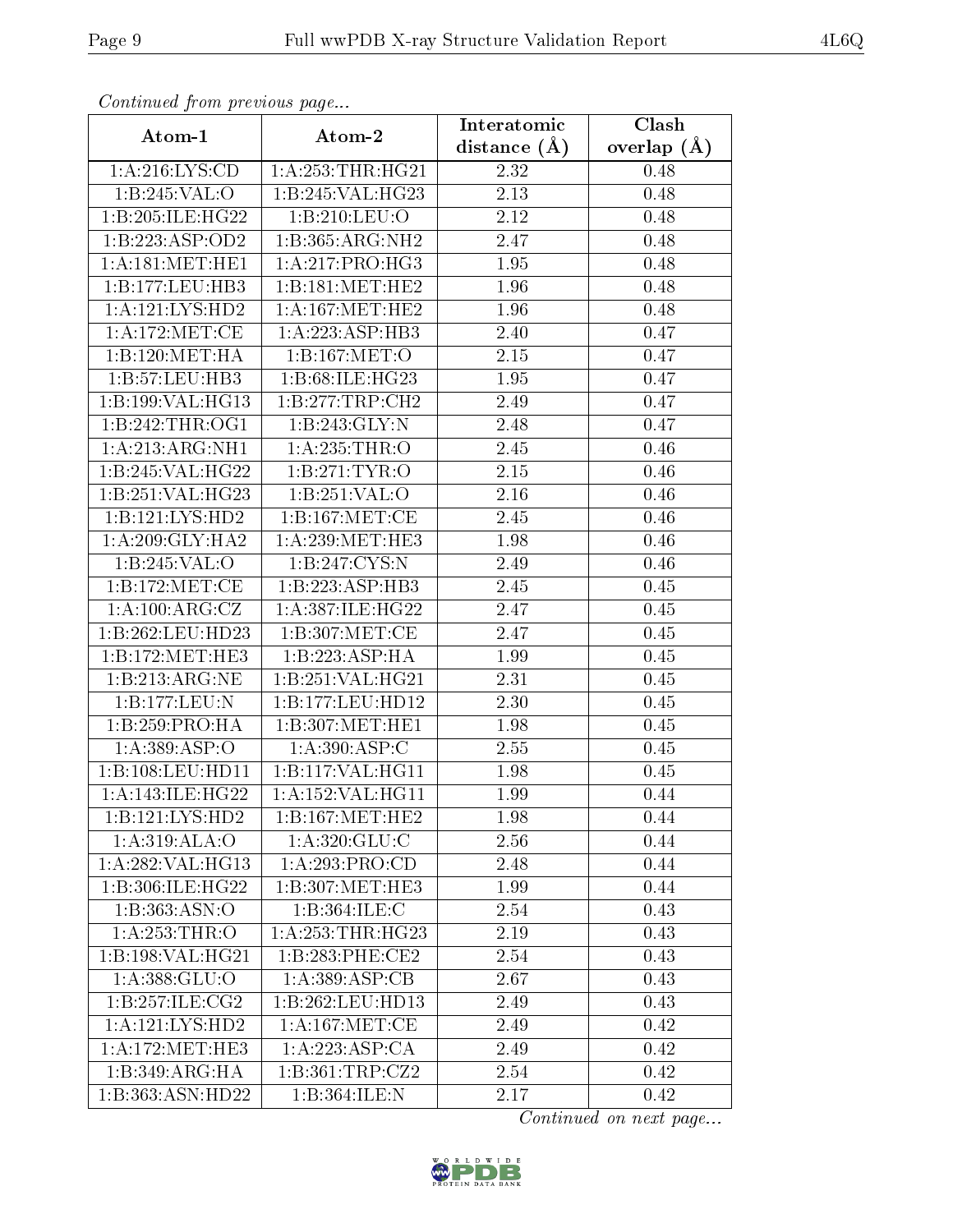| $\rm{Atom\text{-}1}$ | Atom-2              |      | Clash<br>overlap $(\AA)$ |
|----------------------|---------------------|------|--------------------------|
| 1: A:241: GLU:CD     | 1: A:241: GLU:H     | 2.23 | 0.42                     |
| 1: A:345: VAL:HA     | 1: A:348: ILE: HD12 | 2.01 | 0.42                     |
| 1: A:380: ASP:C      | 1:A:380:ASP:OD1     | 2.58 | 0.42                     |
| 1:B:232:ASP:OD1      | 1:B:233:PHE:N       | 2.53 | 0.42                     |
| 1:B:172:MET:HE3      | 1:B:223:ASP:CA      | 2.50 | 0.41                     |
| 1:B:363:ASN:ND2      | 1: B: 363: ASN: C   | 2.65 | 0.41                     |
| 1:B:110:ARG:NH2      | 1:B:378:ASP:OD2     | 2.53 | 0.41                     |
| 1: A:194:TYR:O       | 1: A:198: VAL:HG23  | 2.21 | 0.41                     |
| 1: A:172: MET:HE3    | 1:A:223:ASP:HA      | 2.02 | 0.41                     |
| 1: A:120: MET:HA     | 1: A:167: MET:O     | 2.20 | 0.41                     |
| 1:A:193:PHE:O        | 1:A:196:ALA:HB3     | 2.21 | 0.41                     |
| 1: A:106: VAL:HG22   | 1: A:121:LYS:HG3    | 2.03 | 0.40                     |
| $1: A:159:$ PHE:CE1  | 1: A: 166: TYR: CD1 | 3.09 | 0.40                     |
| 1:B:214:ASP:HB2      | 1:B:235:THR:HG21    | 2.03 | 0.40                     |

Continued from previous page...

There are no symmetry-related clashes.

### 5.3 Torsion angles (i)

#### 5.3.1 Protein backbone  $(i)$

In the following table, the Percentiles column shows the percent Ramachandran outliers of the chain as a percentile score with respect to all X-ray entries followed by that with respect to entries of similar resolution.

The Analysed column shows the number of residues for which the backbone conformation was analysed, and the total number of residues.

| Mol | Chain | Analysed        | Allowed   Outliers  <br>Favoured |            |            | Percentiles           |  |  |
|-----|-------|-----------------|----------------------------------|------------|------------|-----------------------|--|--|
|     |       | $384/402(96\%)$ | $355(92\%)$                      | 24 $(6\%)$ | $5(1\%)$   | 12 <sup>1</sup><br>36 |  |  |
|     | B     | $384/402(96\%)$ | $356(93\%)$                      | $22(6\%)$  | 6 $(2\%)$  | '9<br>31              |  |  |
| All | All   | 768/804 (96\%)  | $711(93\%)$                      | 46 $(6\%)$ | 11 $(1\%)$ | 34<br>11              |  |  |

All (11) Ramachandran outliers are listed below:

| Mol | Chain | Res | Type |
|-----|-------|-----|------|
|     |       | 320 | GLU  |
|     |       | 388 | GLU  |
|     |       | 389 | ASP  |
|     |       | 246 | ΗIS  |

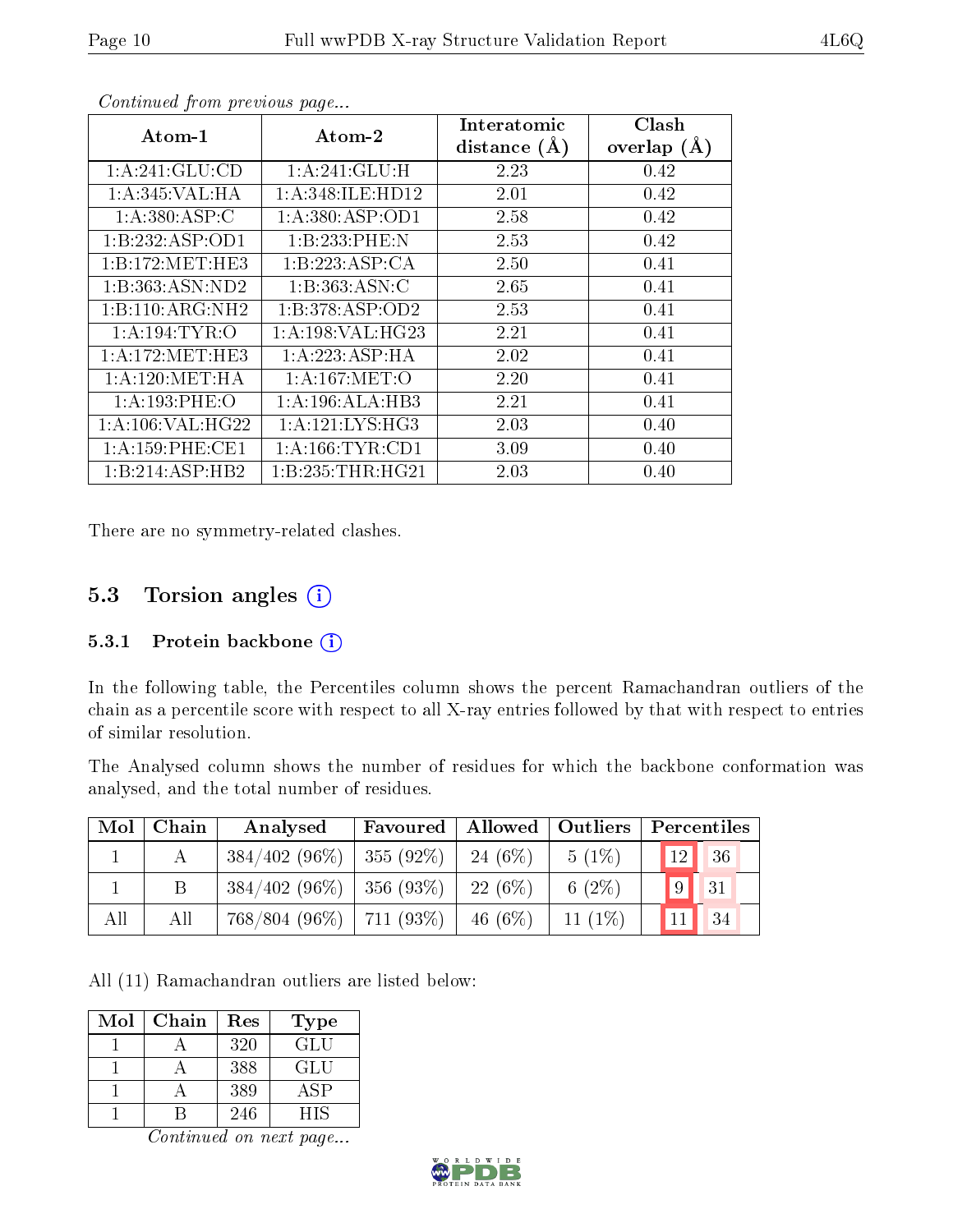Continued from previous page...

| Mol | Chain | Res | <b>Type</b> |
|-----|-------|-----|-------------|
|     |       | 243 | <b>GLY</b>  |
|     | R     | 77  | <b>LYS</b>  |
|     | В     | 319 | ALA         |
|     |       | 242 | <b>THR</b>  |
|     |       | 254 | PRO         |
|     | В     | 269 | GLY         |
|     |       | 243 | GLY         |

### 5.3.2 Protein sidechains (i)

In the following table, the Percentiles column shows the percent sidechain outliers of the chain as a percentile score with respect to all X-ray entries followed by that with respect to entries of similar resolution.

The Analysed column shows the number of residues for which the sidechain conformation was analysed, and the total number of residues.

| Mol | Chain | Analysed        | Rotameric   Outliers |           | Percentiles |    |  |
|-----|-------|-----------------|----------------------|-----------|-------------|----|--|
|     |       | $342/347(99\%)$ | 329 $(96\%)$         | 13 $(4%)$ | 33          | 67 |  |
|     |       | $342/347(99\%)$ | 328 $(96\%)$         | 14 $(4%)$ | 30          | 64 |  |
| All | All   | 684/694(99%)    | 657 $(96\%)$         | 27(4%)    | 32          | 66 |  |

All (27) residues with a non-rotameric sidechain are listed below:

| Mol            | ${\rm Chain}$           | $\operatorname{Res}% \left( \mathcal{N}\right) \equiv\operatorname{Res}(\mathcal{N}_{0})\cap\mathcal{N}_{1}$ | Type                    |
|----------------|-------------------------|--------------------------------------------------------------------------------------------------------------|-------------------------|
| 1              | А                       | 28                                                                                                           | ARG                     |
| $\mathbf{1}$   | $\overline{\rm A}$      | 29                                                                                                           | $\overline{\text{LYS}}$ |
| $\mathbf{1}$   | $\overline{\rm A}$      | 39                                                                                                           | SER.                    |
| $\overline{1}$ | $\overline{\rm A}$      | 42                                                                                                           | <b>ASN</b>              |
| $\mathbf{1}$   | $\overline{A}$          | 86                                                                                                           | <b>GLN</b>              |
| $\overline{1}$ | $\overline{A}$          | 148                                                                                                          | <b>ASN</b>              |
| $\mathbf 1$    | $\overline{\rm A}$      | 165                                                                                                          | LEU                     |
| $\mathbf{1}$   | $\overline{\rm A}$      | 213                                                                                                          | $\rm{ARG}$              |
| $\mathbf{1}$   | $\overline{\rm A}$      | 314                                                                                                          | <b>CYS</b>              |
| $\mathbf{1}$   | $\overline{A}$          | 334                                                                                                          | THR                     |
| $\overline{1}$ | $\overline{A}$          | 336                                                                                                          | $\rm{ARG}$              |
| $\overline{1}$ | $\overline{\rm A}$      | 363                                                                                                          | <b>ASN</b>              |
| $\mathbf 1$    | $\overline{A}$          | 390                                                                                                          | ASP                     |
| $\mathbf{1}$   | $\overline{\mathrm{B}}$ | 28                                                                                                           | $\rm{ARG}$              |
| $\mathbf 1$    | B                       | 42                                                                                                           | <b>ASN</b>              |
| $\overline{1}$ | В                       | 86                                                                                                           | $\overline{\text{GLN}}$ |

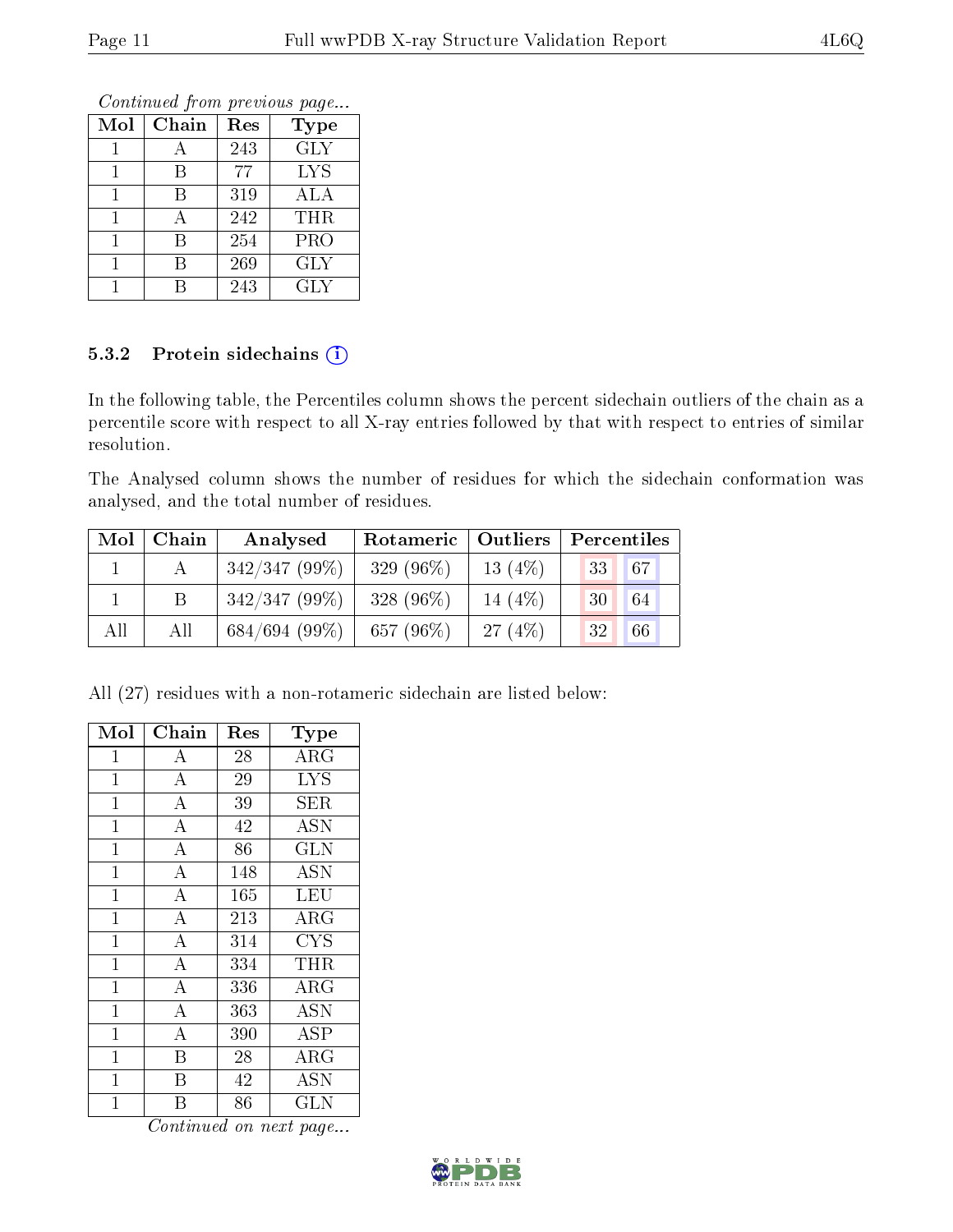| Mol          | Chain | Res | <b>Type</b> |
|--------------|-------|-----|-------------|
| 1            | В     | 121 | <b>LYS</b>  |
| 1            | В     | 155 | LEU         |
| 1            | В     | 218 | <b>ASP</b>  |
| $\mathbf{1}$ | В     | 262 | LEU         |
| 1            | В     | 264 | SER         |
| $\mathbf{1}$ | В     | 274 | GLU         |
| $\mathbf 1$  | В     | 318 | ASP         |
| $\mathbf 1$  | В     | 323 | <b>LYS</b>  |
| 1            | В     | 357 | ASP         |
| 1            | В     | 363 | ĀSN         |
|              | R     | 365 | $\rm{ARG}$  |

Continued from previous page...

Some sidechains can be flipped to improve hydrogen bonding and reduce clashes. All (15) such sidechains are listed below:

| Mol            | Chain              | Res | Type         |
|----------------|--------------------|-----|--------------|
| $\mathbf 1$    | A                  | 86  | $_{\rm GLN}$ |
| $\mathbf 1$    | $\boldsymbol{A}$   | 148 | <b>ASN</b>   |
| $\overline{1}$ | $\overline{\rm A}$ | 179 | <b>ASN</b>   |
| $\mathbf{1}$   | $\overline{A}$     | 183 | <b>ASN</b>   |
| $\mathbf 1$    | $\overline{A}$     | 327 | <b>ASN</b>   |
| $\mathbf 1$    | $\overline{A}$     | 350 | GLN          |
| $\mathbf{1}$   | $\bf{A}$           | 363 | <b>ASN</b>   |
| $\mathbf 1$    | B                  | 42  | <b>ASN</b>   |
| 1              | B                  | 70  | <b>ASN</b>   |
| $\mathbf{1}$   | B                  | 107 | <b>GLN</b>   |
| $\mathbf{1}$   | B                  | 115 | <b>GLN</b>   |
| $\mathbf{1}$   | Β                  | 183 | <b>ASN</b>   |
| $\overline{1}$ | B                  | 327 | ASN          |
| 1              | В                  | 350 | GLN          |
|                | В                  | 363 | <b>ASN</b>   |

#### 5.3.3 RNA (1)

There are no RNA molecules in this entry.

### 5.4 Non-standard residues in protein, DNA, RNA chains (i)

There are no non-standard protein/DNA/RNA residues in this entry.

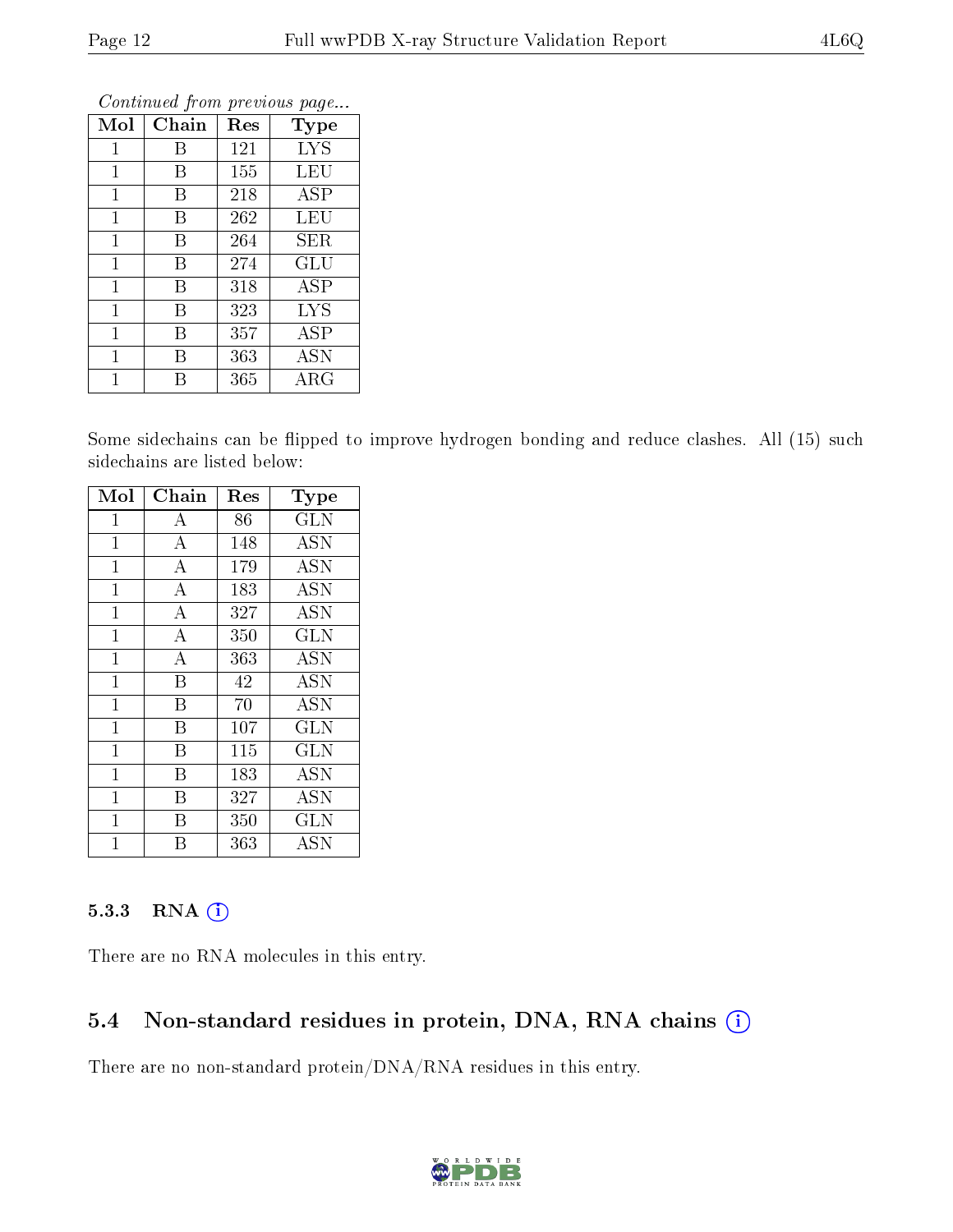### 5.5 Carbohydrates (i)

There are no carbohydrates in this entry.

# 5.6 Ligand geometry  $(i)$

2 ligands are modelled in this entry.

In the following table, the Counts columns list the number of bonds (or angles) for which Mogul statistics could be retrieved, the number of bonds (or angles) that are observed in the model and the number of bonds (or angles) that are defined in the Chemical Component Dictionary. The Link column lists molecule types, if any, to which the group is linked. The Z score for a bond length (or angle) is the number of standard deviations the observed value is removed from the expected value. A bond length (or angle) with  $|Z| > 2$  is considered an outlier worth inspection. RMSZ is the root-mean-square of all Z scores of the bond lengths (or angles).

|         | Mol   Type   Chain   Res |     |  | ${\bf Link}$ |      |             | Bond lengths |      |             | Bond angles |  |
|---------|--------------------------|-----|--|--------------|------|-------------|--------------|------|-------------|-------------|--|
|         |                          |     |  | Counts       | RMSZ | # $ Z  > 2$ | Counts       | RMSZ | $\# Z  > 2$ |             |  |
| WU      |                          | 501 |  | 22, 22, 22   | 3.39 | $(4 (18\%)$ | 28,31,31     | 1.58 | 7(25%)      |             |  |
| .<br>WU |                          | 501 |  | 22, 22, 22   | 3.34 | $(18\%)$    | 28,31,31     | 1.91 | 6 $(21\%)$  |             |  |

In the following table, the Chirals column lists the number of chiral outliers, the number of chiral centers analysed, the number of these observed in the model and the number defined in the Chemical Component Dictionary. Similar counts are reported in the Torsion and Rings columns. '-' means no outliers of that kind were identified.

|      |     |                   | Mol   Type   Chain   Res   Link   Chirals   Torsions   Rings |  |
|------|-----|-------------------|--------------------------------------------------------------|--|
| 1WU- | 501 | <b>Contractor</b> | $0/6/15/15$   $0/3/3/3$                                      |  |
| 1WU  | 501 |                   | $\boxed{0/6/15/15}$   $0/3/3/3$                              |  |

All (8) bond length outliers are listed below:

| Mol            | Chain | Res | <b>Type</b> | Atoms     | Z       | Observed $(A)$ | Ideal(A) |
|----------------|-------|-----|-------------|-----------|---------|----------------|----------|
| $\overline{2}$ | А     | 501 | 1WU         | B17-O20   | 10.17   | 1.50           | 1.35     |
| $\overline{2}$ | В     | 501 | 1WU         | B17-O20   | 9.78    | 1.49           | 1.35     |
| $\overline{2}$ | А     | 501 | 1WU         | B17-O19   | 9.17    | 1.50           | 1.39     |
| $\overline{2}$ | В     | 501 | 1WU         | B17-O19   | 9.13    | 1.50           | 1.39     |
| $\overline{2}$ | В     | 501 | 1WU         | $C12-C11$ | $-6.12$ | 1.35           | 1.40     |
| $\overline{2}$ | А     | 501 | 1WU         | $C12-C11$ | $-6.01$ | 1.35           | 1.40     |
| $\overline{2}$ | B     | 501 | 1WU         | $C8-C6$   | 2.80    | 1.61           | 1.51     |
| $\overline{2}$ |       | 501 | 1WU         | $C8-C6$   | 2.45    | 1.59           | 1.51     |

All (13) bond angle outliers are listed below:

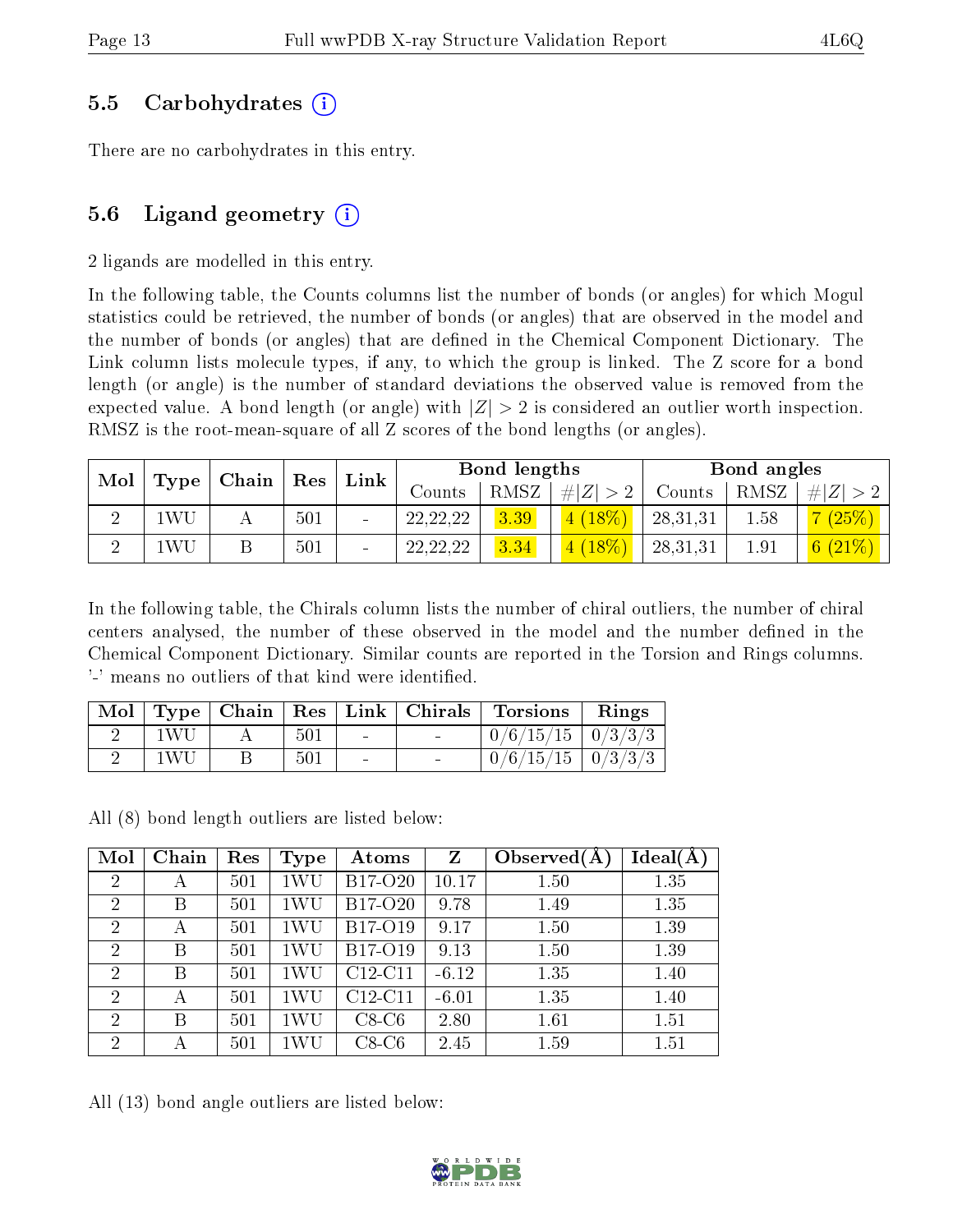| Mol            | Chain | Res | <b>Type</b> | Atoms                                             | $\mathbf{Z}$ | Observed $(°)$ | Ideal $(^\circ)$ |
|----------------|-------|-----|-------------|---------------------------------------------------|--------------|----------------|------------------|
| 2              | В     | 501 | 1WU         | $C13-C11-C12$                                     | 4.62         | 123.29         | 118.65           |
| $\overline{2}$ | В     | 501 | 1WU         | O19-C18-C12                                       | 3.96         | 107.77         | 105.79           |
| $\overline{2}$ | А     | 501 | 1WU         | $C13-C11-C12$                                     | 3.61         | 122.27         | 118.65           |
| $\overline{2}$ | B     | 501 | 1WU         | $C1-O10-C15$                                      | 3.49         | 126.70         | 118.00           |
| 2              | А     | 501 | 1WU         | O <sub>19</sub> -C <sub>18</sub> -C <sub>12</sub> | 3.20         | 107.39         | 105.79           |
| $\overline{2}$ | В     | 501 | 1WU         | B <sub>17</sub> -C <sub>11</sub> -C <sub>13</sub> | $-3.19$      | 128.62         | 134.82           |
| $\overline{2}$ | B     | 501 | 1WU         | B17-O19-C18                                       | $-3.15$      | 107.98         | 110.48           |
| $\overline{2}$ | А     | 501 | 1WU         | $C1-O10-C15$                                      | 2.98         | 125.43         | 118.00           |
| $\overline{2}$ | B     | 501 | 1WU         | O <sub>20</sub> -B <sub>17</sub> -O <sub>19</sub> | 2.89         | 128.48         | 120.45           |
| $\overline{2}$ | А     | 501 | 1WU         | B17-O19-C18                                       | $-2.74$      | 108.31         | 110.48           |
| $\overline{2}$ | А     | 501 | 1WU         | $C18-C12-C11$                                     | 2.49         | 111.77         | 110.50           |
| $\overline{2}$ | А     | 501 | 1WU         | B17-C11-C13                                       | $-2.12$      | 130.70         | 134.82           |
| $\overline{2}$ | А     | 501 | 1WU         | $C6-C5-C3$                                        | 2.03         | 120.69         | 119.37           |

There are no chirality outliers.

There are no torsion outliers.

There are no ring outliers.

No monomer is involved in short contacts.

The following is a two-dimensional graphical depiction of Mogul quality analysis of bond lengths, bond angles, torsion angles, and ring geometry for all instances of the Ligand of Interest. In addition, ligands with molecular weight > 250 and outliers as shown on the validation Tables will also be included. For torsion angles, if less then 5% of the Mogul distribution of torsion angles is within 10 degrees of the torsion angle in question, then that torsion angle is considered an outlier. Any bond that is central to one or more torsion angles identified as an outlier by Mogul will be highlighted in the graph. For rings, the root-mean-square deviation (RMSD) between the ring in question and similar rings identified by Mogul is calculated over all ring torsion angles. If the average RMSD is greater than 60 degrees and the minimal RMSD between the ring in question and any Mogul-identified rings is also greater than 60 degrees, then that ring is considered an outlier. The outliers are highlighted in purple. The color gray indicates Mogul did not find sufficient equivalents in the CSD to analyse the geometry.

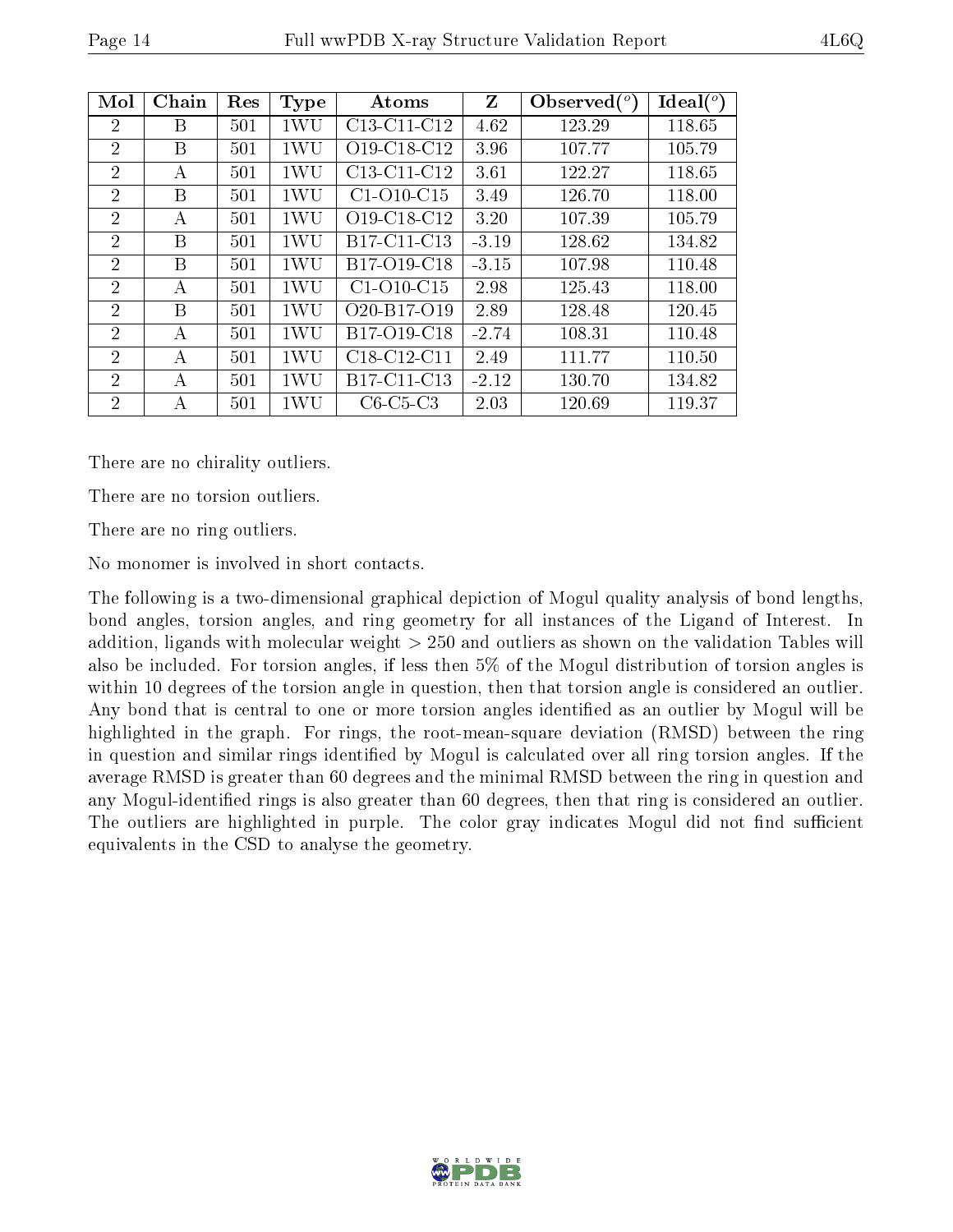

# 5.7 [O](https://www.wwpdb.org/validation/2017/XrayValidationReportHelp#nonstandard_residues_and_ligands)ther polymers (i)

There are no such residues in this entry.

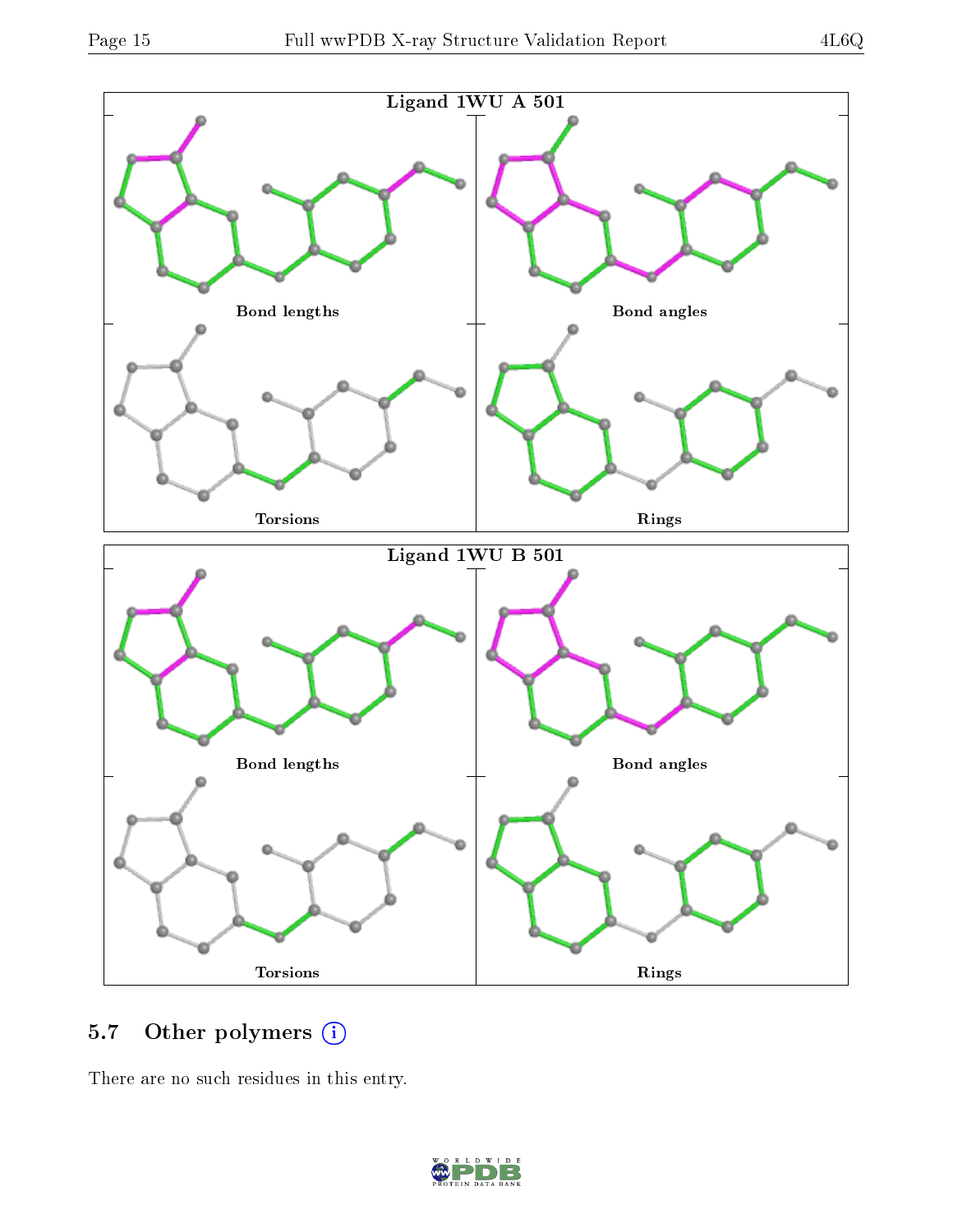# 5.8 Polymer linkage issues (i)

There are no chain breaks in this entry.

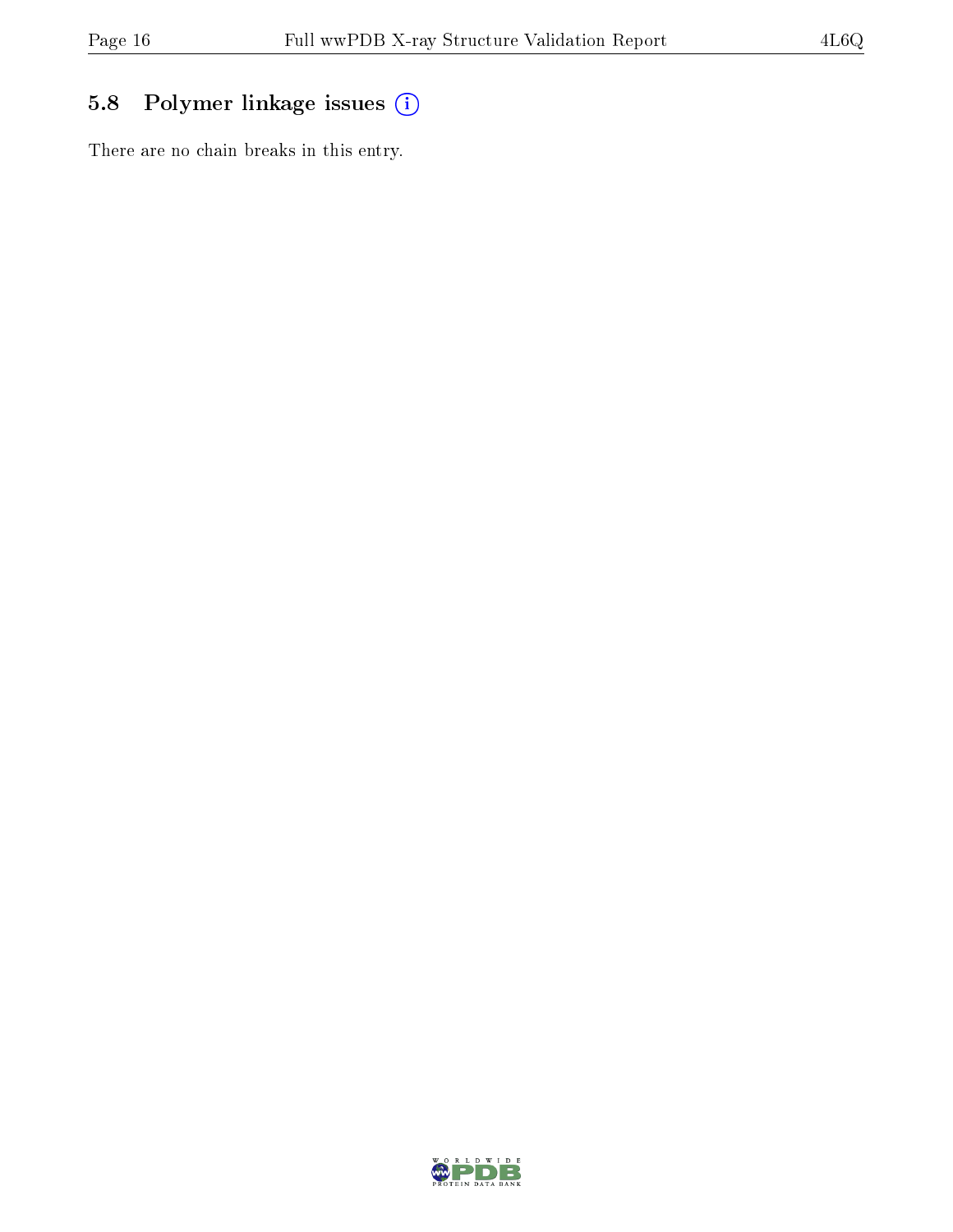# 6 Fit of model and data  $(i)$

# 6.1 Protein, DNA and RNA chains  $(i)$

In the following table, the column labelled  $#RSRZ> 2'$  contains the number (and percentage) of RSRZ outliers, followed by percent RSRZ outliers for the chain as percentile scores relative to all X-ray entries and entries of similar resolution. The OWAB column contains the minimum, median,  $95<sup>th</sup>$  percentile and maximum values of the occupancy-weighted average B-factor per residue. The column labelled ' $Q< 0.9$ ' lists the number of (and percentage) of residues with an average occupancy less than 0.9.

| Mol | Chain | Analysed        | ${ <\hspace{-1.5pt}{\mathrm{RSRZ}} \hspace{-1.5pt}>}$ | # $RSRZ>2$            | $OWAB(A^2)$      | Q <sub>0.9</sub> |
|-----|-------|-----------------|-------------------------------------------------------|-----------------------|------------------|------------------|
|     |       | $388/402(96\%)$ | 0.04                                                  | $8(2\%)$ 63<br>-54    | 49, 79, 122, 154 | 56 $(14\%)$      |
|     |       | $388/402(96\%)$ | 0.03                                                  | $5(1\%)$ 77<br> 72    | 54, 89, 127, 146 | $58(14\%)$       |
| All |       | 776/804 (96%)   | 0.03                                                  | $13(1\%)$<br>70<br>63 | 49, 84, 124, 154 | $114(14\%)$      |

All (13) RSRZ outliers are listed below:

| Mol          | Chain | $\operatorname{Res}% \left( \mathcal{N}\right) \equiv\operatorname{Res}(\mathcal{N}_{0},\mathcal{N}_{0})$ | Type       | <b>RSRZ</b> |
|--------------|-------|-----------------------------------------------------------------------------------------------------------|------------|-------------|
| $\mathbf 1$  | А     | 315                                                                                                       | PHE        | 3.8         |
| 1            | А     | 402                                                                                                       | ALA        | 3.5         |
| $\mathbf{1}$ | А     | 316                                                                                                       | PRO        | 3.0         |
| 1            | В     | 403                                                                                                       | $\rm PHE$  | 2.9         |
| 1            | А     | 317                                                                                                       | GLU        | 2.3         |
| $\mathbf{1}$ | А     | 126                                                                                                       | $\rm PHE$  | 2.3         |
| 1            | В     | 404                                                                                                       | VAL        | 2.3         |
| 1            | В     | 242                                                                                                       | THR        | 2.2         |
| $\mathbf{1}$ | В     | 62                                                                                                        | LEU        | 2.2         |
| 1            | А     | 359                                                                                                       | TRP        | 2.2         |
| 1            | А     | 27                                                                                                        | <b>GLN</b> | 2.1         |
| 1            | А     | 318                                                                                                       | ASP        | 2.1         |
| 1            | R     | 318                                                                                                       | ASP        | 2.1         |

# 6.2 Non-standard residues in protein, DNA, RNA chains (i)

There are no non-standard protein/DNA/RNA residues in this entry.

### 6.3 Carbohydrates (i)

There are no carbohydrates in this entry.

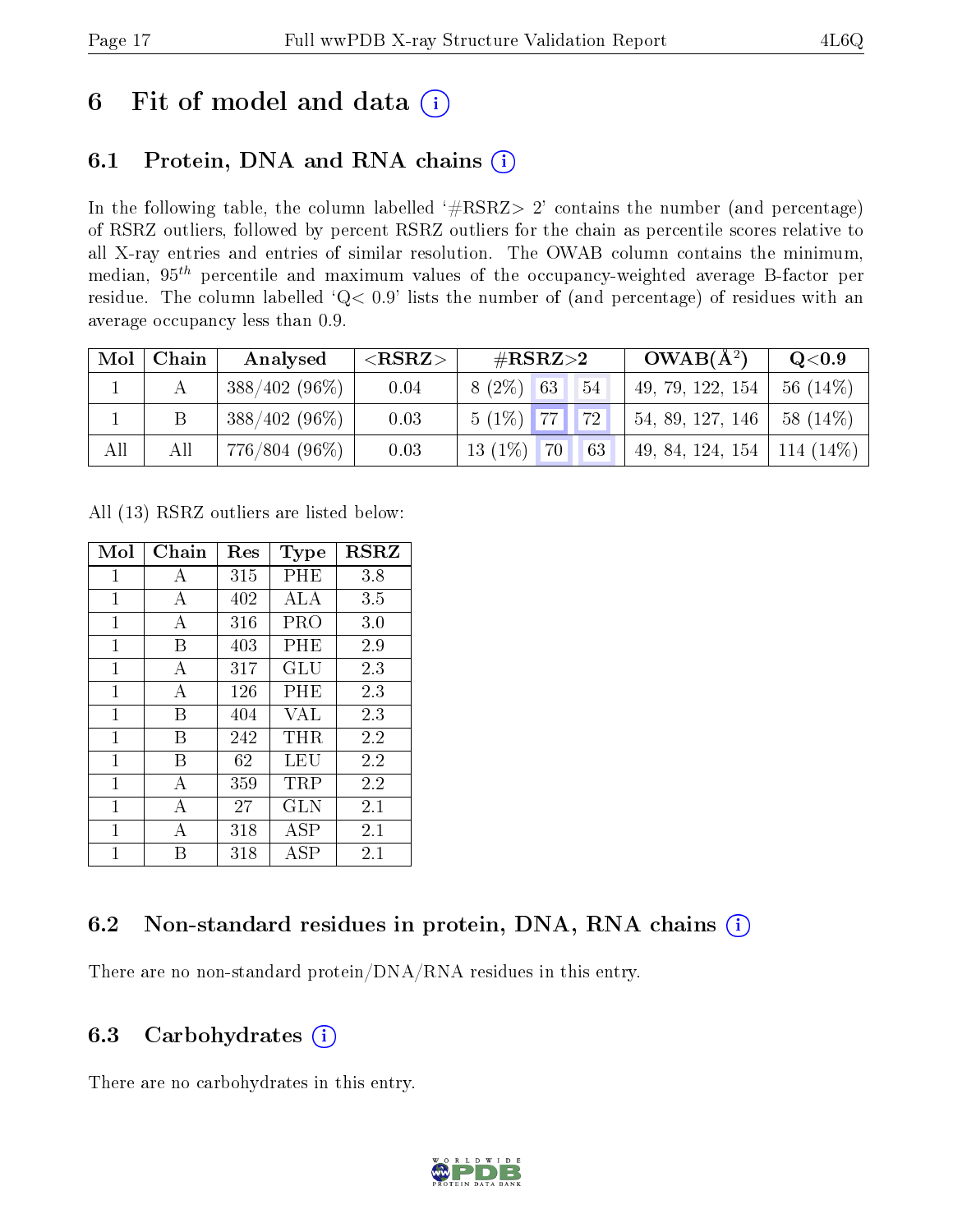# 6.4 Ligands  $(i)$

In the following table, the Atoms column lists the number of modelled atoms in the group and the number defined in the chemical component dictionary. The B-factors column lists the minimum, median,  $95<sup>th</sup>$  percentile and maximum values of B factors of atoms in the group. The column labelled ' $Q< 0.9$ ' lists the number of atoms with occupancy less than 0.9.

| Mol |       | $\top$ Type   Chain |     | $\vert$ Res $\vert$ Atoms $\vert$ | $\bf RSCC$ |      | $\mid$ RSR $\mid$ B-factors( $A^2$ ) $\mid$ Q<0.9 |  |
|-----|-------|---------------------|-----|-----------------------------------|------------|------|---------------------------------------------------|--|
|     | 1WU.  |                     | 501 | 20/20                             | 0.95       | 0.22 | 53,65,80,84                                       |  |
|     | 1 W I |                     | 501 | 20/20                             | 0.95       | 0.18 | 50,60,79,86                                       |  |

The following is a graphical depiction of the model fit to experimental electron density of all instances of the Ligand of Interest. In addition, ligands with molecular weight  $> 250$  and outliers as shown on the geometry validation Tables will also be included. Each fit is shown from different orientation to approximate a three-dimensional view.